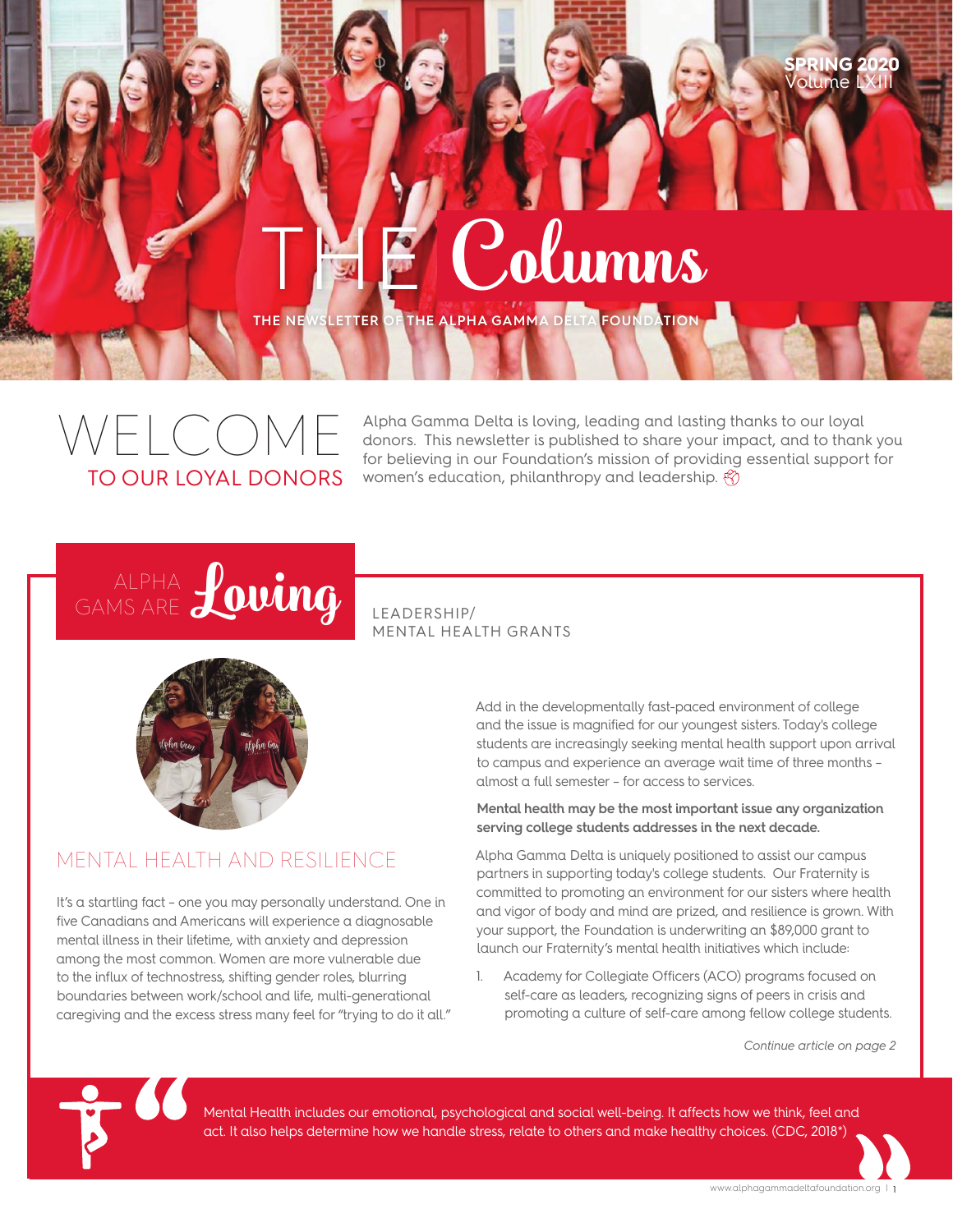#### MENTAL HEALTH GRANTS, CONTINUED

- 2. Webinars available to collegians and alumnae alike, focusing on skill development to improve one's mental health and resilience, and growth in confidence to address mental health concerns of peers and mentees.
- 3. Behind Happy Faces online learning modules focused on mental health education for our advisors who serve as mentors to our more than 12,000 collegiate sisters including effective coping strategies, mental distress warning signs, selfcare for advisors and handling crisis situations.

Jenni Jones, Director of Fraternity Services, oversees the Harm Prevention Team at International Headquarters and works firsthand with collegians and advisors on risk and mental health concerns every day.

"To be there for our sisters in some of their most lonely and frightening times. To be able to have open conversations and help create safe spaces. To feel confident in helping our sisters get the resources they need. The impact of this program has no bounds," shared Jenni.

Your gifts to the Annual Fund provide critical programs like these ensuring Alpha Gam's loving legacy goes beyond words. Thank you. Is mental health education your passion? *Consider a sponsorship level gift. Contact the Foundation office at 317.663.4242 for more information.*

## GAMS ARE Leading



#### Ρ, Ψ, ΓΖ & ΖΔ

How do you celebrate something big? Ask our sisters!

To celebrate centennials and key anniversaries, Rho-Iowa State University, Psi-University of Alabama, Gamma Zeta-University of Memphis and Zeta Delta-Towson University recently established or reenergized chapter endowed scholarship funds within the Foundation, bringing our total number of chapters and clubs with such funds to 38.

Thanks to your ongoing support, the Foundation has awarded more than \$3.2M in scholarships to help sisters achieve their dreams and goals. Make a gift to your chapter's endowed fund on Day of Giving (or any other day). No scholarship fund to benefit your chapter sisters? Contact the Foundation office to establish one!



Alpha Gamma Delta taught me to believe in myself. There are always doubts and chances to fail, but it's all about just taking a chance based on belief in yourself. Charge forward with sisters beside you! I give to the Foundation because Alpha Gamma Delta gives hope and confidence every day to sisters around the world.





#### LIZ HARRIS YORK, FAIA

Gamma Phi-Georgia Institute of Technology Bachelor of Science in Architecture Master of Architecture Senior Advisor – Facility Strategy and Innovation Centers for Disease Control and Prevention

## MAKE YOUR LASTING GIFT **Today**

SEND DONATIONS AND CORRESPONDENCE TO:

Alpha Gamma Delta Foundation 8710 N Meridian St Indianapolis, IN 46260 P 317.663.4242 F 317.663.4244 foundation@alphagammadeltafoundation.org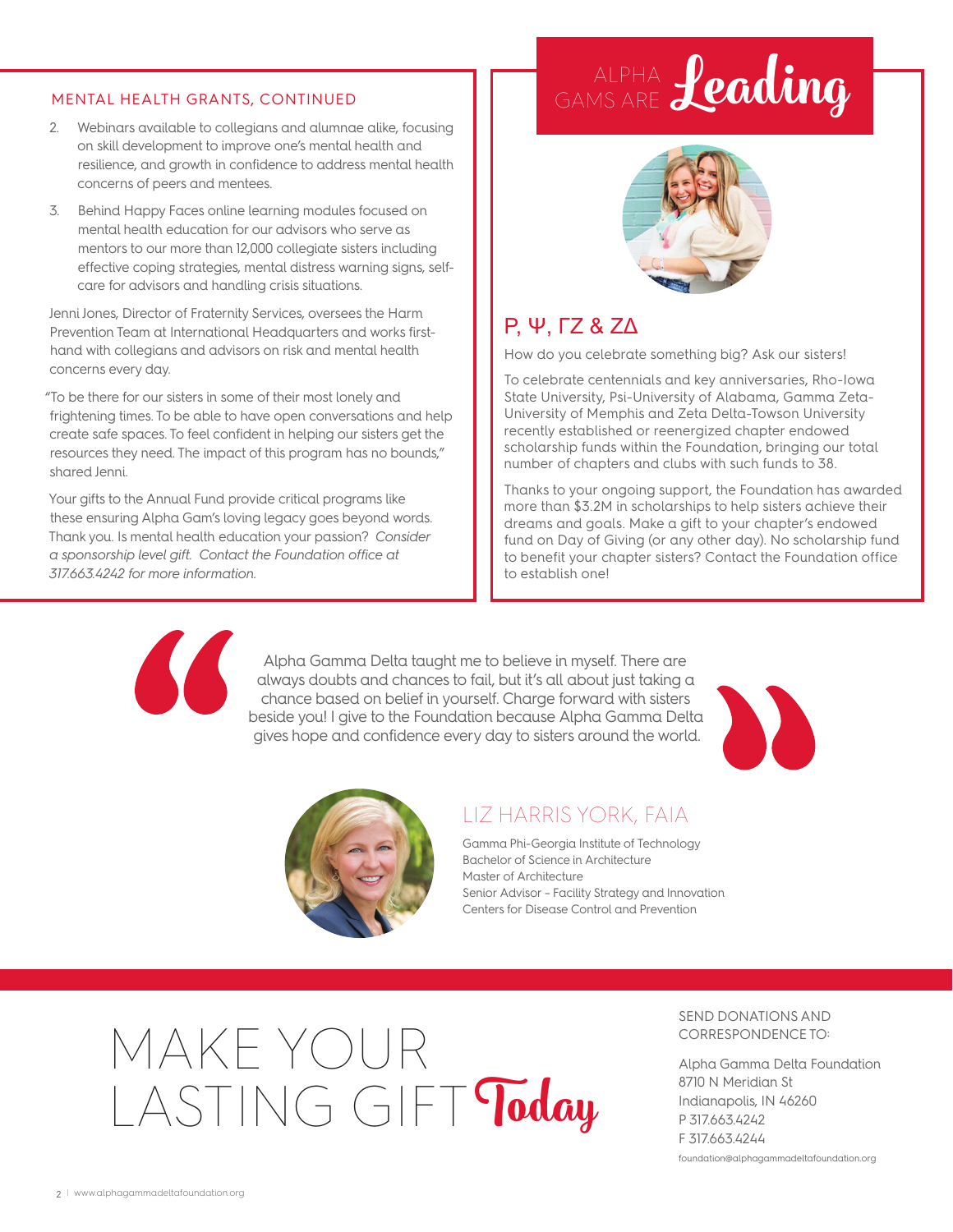## TAX SMART Ways to give

Maximize your tax deductions with one of these smart giving opportunities

#### **DONOR ADVISED FUNDS**

Similar to a charitable savings account, you can transfer cash or other assets to a tax-exempt sponsoring organization such as a community foundation. You then recommend—but not direct—how much and how often money is granted to the Alpha Gamma Delta Foundation and other charities. In return, you may qualify for a federal income tax charitable deduction at the time you contribute to the fund.\*

#### **IRA BENEFICIARY**

Consider leaving your retirement plan assets to the Alpha Gamma Delta Foundation to support our mission. Money in an employee retirement plan, IRA or tax-sheltered annuity has yet to be taxed. When an estate distribution is made from your retirement plan to an individual, that person may owe significant federal income tax. As a charity, the Foundation is tax-exempt and will receive the full amount of your designation gift.

*Always consult your financial advisor when considering taxfriendly giving options, and for more information reach out to Executive Director Julie Waitman at 317.663.4242 or jwaitman@ alphagammadeltafoundation.org*

\*As allowed by US law



#### **MARCH 25**

Day of Giving! Visit alphagamgives.org

#### **APRIL 18**

International Reunion Day (IRD) Check alphagammadelta.org for locations near you

#### **MAY 31**

Close of our giving year and Annual Fund Campaign

#### **JUNE 24-27**

International Convention Phoenix, AZ

### FOUNDATION **Vews**

#### SAVE THE DATE! ALPHA GAM GIVES

The Foundation will celebrate our sisterhood on March 25 with our second Day of Giving. Our goal is to raise \$100,000 in 1,904 minutes. Will you join us?

Serve as an Ambassador for the day, helping us reach more sisters. Create a challenge or match benefitting your philanthropic passion. Follow our progress live at alphagamgives.org and be sure to give.

*Contact Jamie Law at jlaw@alphagammadeltafoundation.org with questions. Keep an eye out for more information in your email and on social media.*

*Together, #alphagamgives!*



#### NEW FOUNDATION STAFF

Join us in welcoming Erin White as the Foundation's new Communications Manager. Erin received her Bachelor of Media Communications from Indiana Wesleyan University and her Six Sigma Green Belt Training Certification from Purdue University. Six Sigma teaches problem solving frameworks for improving processes and customer satisfaction. Erin previously served Indiana University School of Medicine as Neuroscience Administration Communications Coordinator, and as Internal Communications Manager for the Indiana Department of Child Services. Join us in welcoming Erin to the Foundation team!





**www.alphagammadeltafoundation.org** where you can also become a GEM Society member.



to charge your gift (V, MC, DS, AmEx) or to find out more about other giving opportunities, endowments, stocks and bequests. *Please let us know if your employer matches* \* *charitable contributions.*